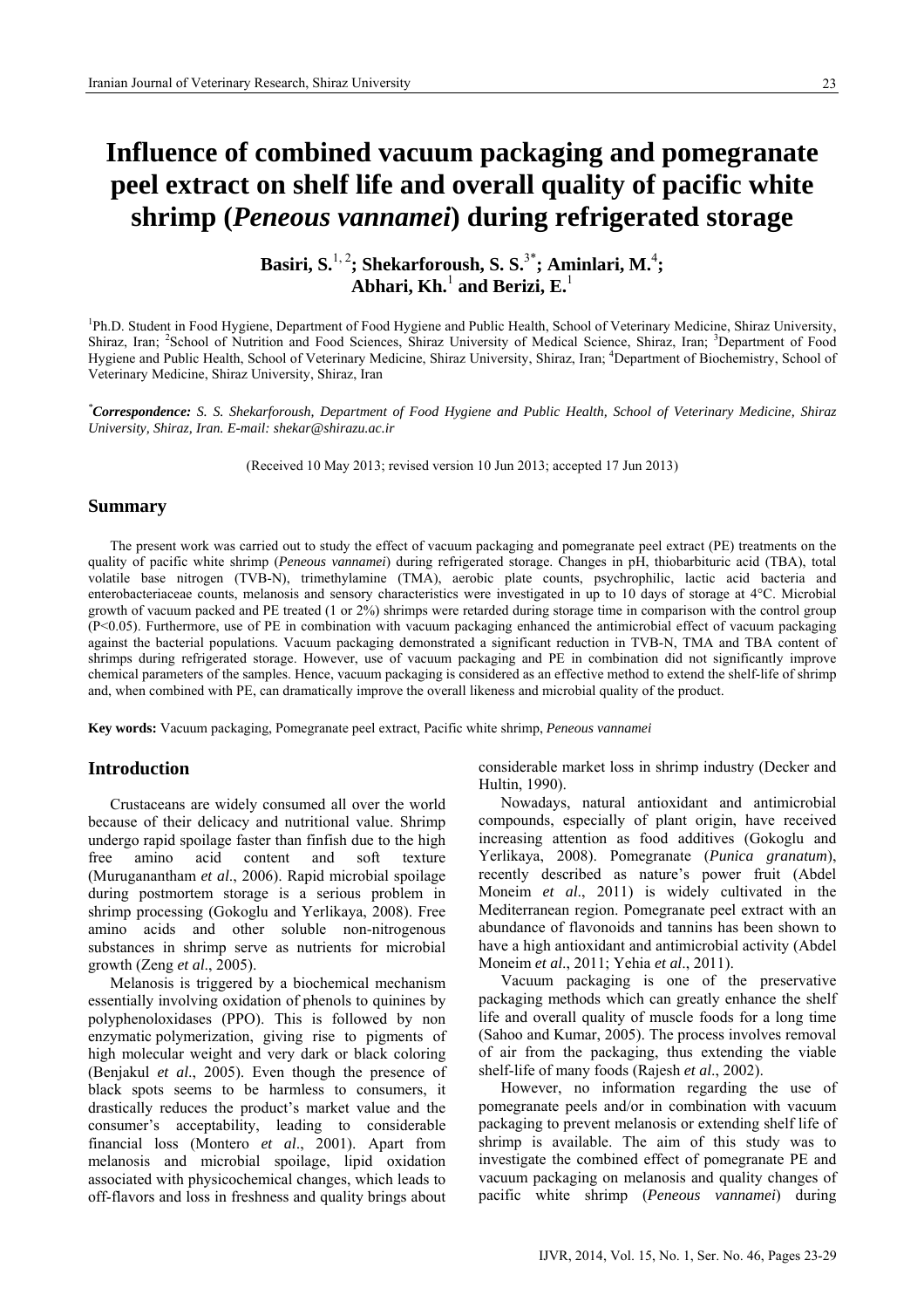refrigerated storage.

# **Materials and Methods**

## **Extraction of effective ingredient from pomegranate peels**

Pomegranate (Rabbab variety) was obtained from a garden in Shiraz, Iran. The fruits peels were dried in an oven at 50°C until a constant weight, and grounded to powder. Peel powder was dissolved in methanol (1:20 w/v) and then extracted in incubator with shaker at a speed of 200 vib/min at 40°C for 4 h and kept overnight at room temperature. The extract was filtered and subjected to rotary evaporator at 40°C under reduced pressure to remove the solvent and obtain crude extract (Basiri *et al*., 2013).

## **Shrimp collection and preparation**

Pacific white shrimp (*Peneous vannamei*) with the size of 30-35 shrimps/kg were purchased from a shrimp farm (Bandar-Abbas, Iran). Immediately after harvesting, the shrimps were dipped into liquid nitrogen before being transported to the laboratory. Upon arrival, shrimps were defrosted, washed in cold water and stored on ice flake until further use (less than 1 h). The shrimps were then divided into four portions and treated as follows:

Group 1 (Control): No treatment followed by packaging in the polystyrene trays and wrapped by polyolefin stretch film.

Group 2 (Vac.): No treatment followed by vacuum packaging (using a D-44866 machine, Germany) in polyethylene bag (thickness:  $85 \mu$ , density: 1.1 g/ml).

Group 3 (Vac.  $+1\%$  PE): Immersed in 1% pomegranate peel extract solution at a shrimp/solution ratio of (1:1, w/v) at 4°C for 15 min., drained on the screen for 1 min and vacuum packed as described above.

Group 4 (Vac.  $+ 2\%$  PE): Immersed in 2% pomegranate peel extract solution at a shrimp/solution ratio of (1:1, w/v) at 4°C for 15 min, drained on the screen for 1 min and vacuum packed as described above.

All samples were stored at 4°C and subjected to microbial, chemical and sensorial analysis every 2 days for up to 10 days.

## **Microbiological analysis**

Bacteriological analysis included total mesophilic bacteria, total psychrophiles, total lactic and enterobacteriaceae count was performed following the method of Nirmal and Benjakul (2009). Twenty Five g of aseptically grounded shrimps were diluted into 225 ml of normal saline and homogenized using a stomacher bag. A tenfold serial dilution was subsequently prepared. Appropriate dilutions were poured onto plate count agar (Merck, Germany). The plates were then incubated at 37°C for 2 days and at 7°C for 10 days for mesophilic and psychrotorophic bacteria, respectively. Pour plate on MRS-agar (Merck, Germany) was also performed for the enumeration of lactic acid bacteria following incubation at 35°C for 48 h. Most probable number (MPN) technique was employed for the enumeration of enterobacteriaceae using MacConkey broth (containing 1% glucose). Tubes were incubated at 37°C for 24 h.

## **pH measurement**

Grounded whole shrimps (2 g) were homogenized with 10 ml of deionized water for 1 min. using a homogenizer (DI18B, Germany). The homogenate was kept at room temperature for 10 min. pH was recorded using a pH-meter (CG824, Germany).

## **Determination of total volatile base nitrogen (TVB-N) and trimethylamine (TMA) content**

TVB-N was calculated using steam distillation in the minced shrimp tissue, followed by titration (AOAC, 2002a). The TVB-N content was expressed in mg N/100 g shrimp tissue.

TMA was determined using the Dyer method as described in the AOAC (2002b). Volatile bases were extracted with trichloroacetic acid. Bases other than TMA were fixed with formaldehyde. Toluene (Merck) was used to extract the TMA from a basic medium and then reacted with picric acid to yield a colored picrate salt which was spectrophotometrically (Jenway, UK) analysed. Results were expressed in milligrams of TMA per 100 mg of sample.

# **Determination of thiobarbituric acid reactive substances (TBARS)**

TBARS in the samples was determined following the method of Benjakul and Bauer (2001), with some modifications. One g of grounded shrimps was mixed with 9 ml 0.25 N HCl solution containing 0.375% TBA (Sigma-Aldrich, USA) and 15% TCA (Merck, Germany). The mixture was heated in boiling water for 10 min, followed by cooling with running water. The mixture was centrifuged at 3500 rpm for 15 min. The supernatant was collected, and the absorbance was read at 532 nm using a spectrophotometer. TBARS was calculated from the standard curve of malonaldehyde (0- 2 mg/kg) (Merck, Germany) and expressed as mg malonaldehyde per kg of sample.

#### **Melanosis assessment and sensory evaluation**

Melanosis of the shrimps was evaluated through visual inspection by twelve panelists. Panelists scored melanosis according to a scale from 1 to 4 as follows:

## where,

- 1: Complete absence of black spots
- 2: A few small spots on the carapace
- 3: Considerable spotting on the carapace
- 4: Substantial spotting over the entire shrimp (Montero *et al*., 2004)

Whole shrimps were boiled in water for 3 min and evaluated by 12 panelists, using the 4-point scale,

where,

- 4: Like extremely
- 3: Like moderately
- 2: Neither like or nor dislike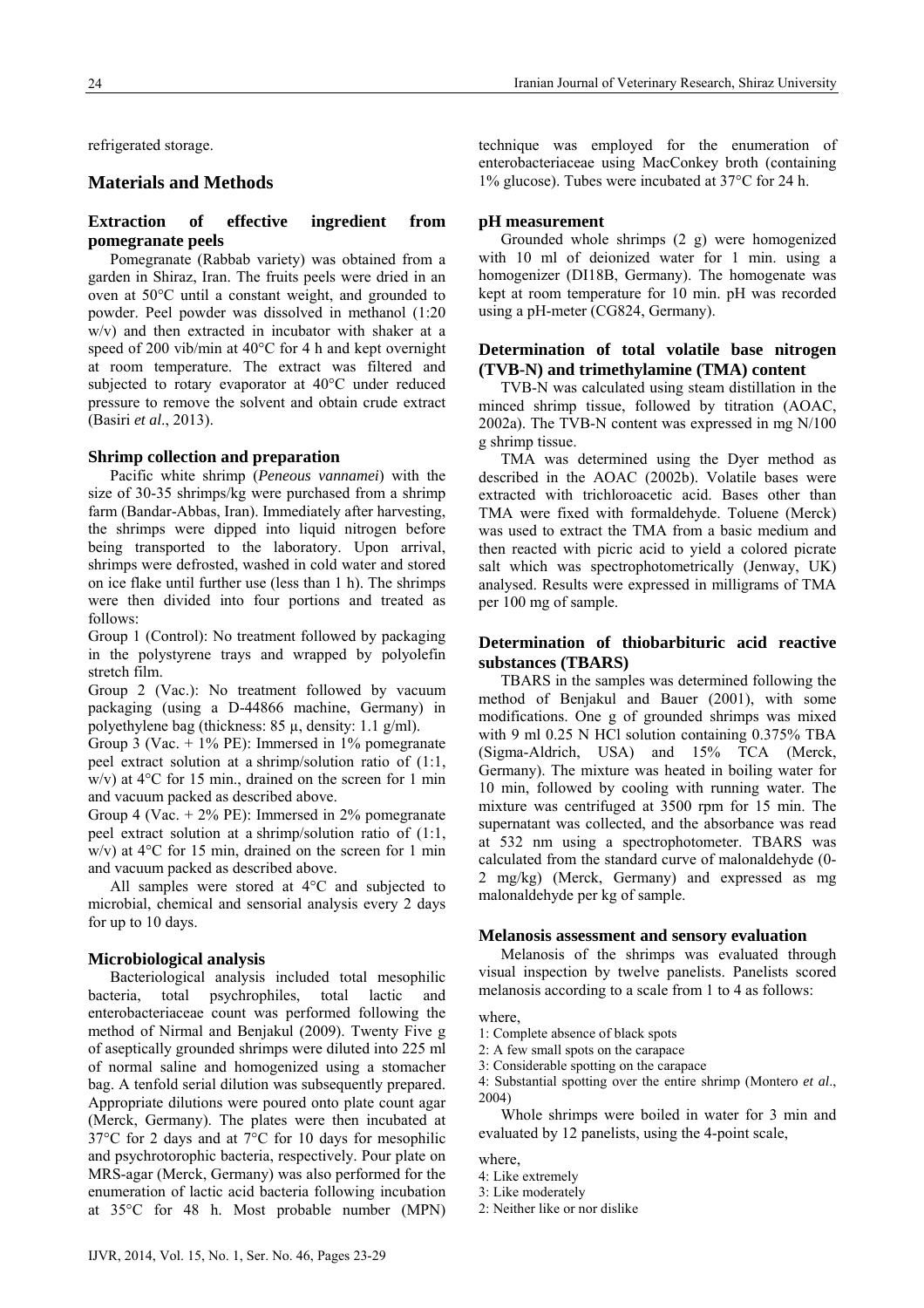#### 1: Dislike

Panelists were asked to evaluate the color, odor, flavor and overall likeness of the samples.

#### **Statistical analysis**

All experiments were performed in triplicate. Analysis of variance was performed by repeated ANOVA and means comparisons were done by Duncan's multiple range tests. Non-parametric data were analysed using Kruskal-Wallis test. P-values less than 0.05 were considered statistically significant. Analysis was performed using a SPSS package (SPSS 16 for windows, SPSS Inc., Chicago, IL, USA).

## **Results**

# **Effect of PE and vacuum packaging on microbiological changes of white shrimp during storage**

Changes in mesophilic, psychrophilic, LAB and enterobacteriaceae counts in the treatment groups during storage are respectively shown in Figs. 1A-D. APC was increased significantly during the storage period (P<0.05). In the control group, APC was increased from log 2.1/g in fresh shrimp to 7.66  $\pm$  0.28 log CFU/g following 10 days of storage. During the same period, the log CFU/g in group 2 (Vac.), group 3 (Vac.  $+1\%$  PE) and group 4 (Vac. + 2% PE) were  $5.29 \pm 0.18$ ,  $3.53 \pm 1.5$ 0.09 and  $3.79 \pm 0.05$ , respectively. It was observed that APC in the vacuum packaged samples were lowered compared to the control samples. Treated shrimps with different concentrations of PE, showed lower APC in comparison with the control group from day 8 to day 10 of storage  $(P<0.05)$ . At the end of storage (day 10), psychrophilic count of the control, Vac., Vac.  $+1\%$  PE and Vac. + 2% PE were  $7.50 \pm 0.30$ ,  $5.56 \pm 0.16$ ,  $3.64 \pm 0.16$ 0.39 and  $3.50 \pm 0.20$  log CFU/g, respectively. Psychrophilic counts in vacuum samples were lower in comparison to the control  $(P<0.05)$ . Vacuum packaging in combination with PE was more effective in reduction of psychrophilic counts. As PE concentration increased, the antibacterial effect against psychrophils did not significantly increase (P>0.05). After 10 days of storage, vacuum groups showed lower LAB and enterobactericeae count than the control group  $(P<0.05)$ .





**Fig. 1:** Aerobic plate count (A), psychrophilic (B), lactic acid bacteria (C), and enterobacteriaceae (D). Count of shrimps treated with pomegranate peel extract at two levels during refrigerated storage. ♦: Control, ■: Vacuum control, ▲: Vacuum + 1% pomegranate peel extract, and  $\bullet$ : Vacuum + 2% pomegranate peel extract

Vacuum packaging in combination with PE, was more effective against LAB than the vacuum alone (P<0.05). However, differences in PE concentrations did not significantly affect LAB and enterobactericeae count  $(P>0.05)$ .

## **Effect of PE and vacuum packaging on pH of white shrimp during storage**

pH of the shrimps in the control and treatment groups at day 0 was  $7.22$  (P $> 0.05$ ). As the storage time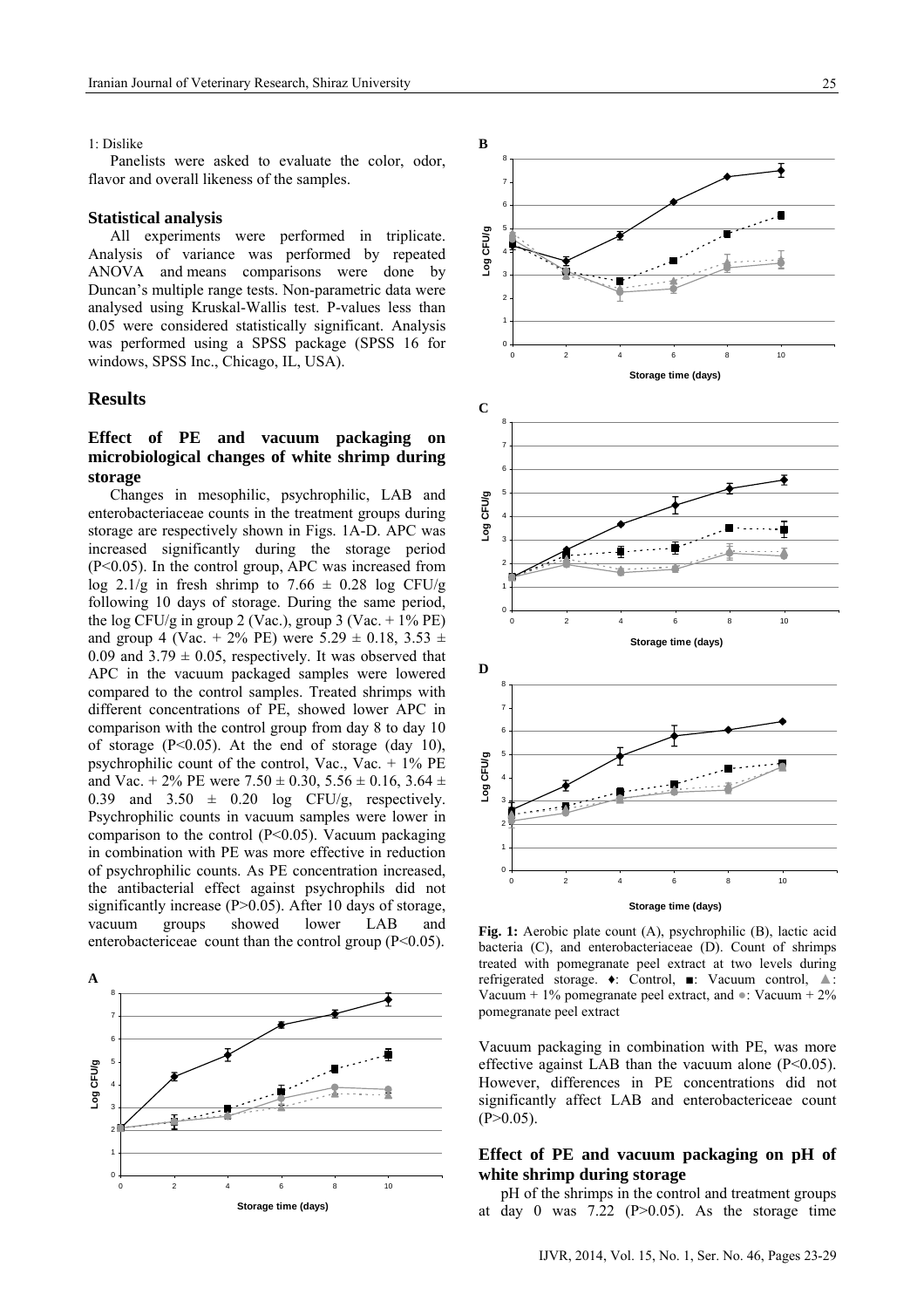psychrophilic, lactic acid bacteria and enterobacteriaceae counts of the shrimps were 0.72, 0.91, 0.8 and 0.79,

respectively ( $P \leq 0.002$ ).

increased, pH of all shrimps increased (P<0.05). At the end of storage period, the lowest and highest pH was obtained in the control (7.43  $\pm$  0.09) and Vac. + 2% PE  $(7.85 \pm 0.00)$  groups, respectively  $(P<0.05)$  (Fig. 2). However, pH of the Vac. and Vac. + 1% PE did not show significant differences compared with the Vac. group  $(P>0.05)$ .



**Fig. 2:** pH of shrimps treated with pomegranate peel extract at two levels during refrigerated storage. ♦: Control, ■: Vacuum control,  $\triangle$ : Vacuum + 1% pomegranate peel extract, and  $\bullet$ : Vacuum + 2% pomegranate peel extract

# **Effect of PE and vacuum packaging on TVB-N and TMA of white shrimp during storage**

TVB-N and TMA contents of shrimps in different experimental groups are shown in Fig. 3. The initial value of TVB-N was 32.67 mg/100 in fresh shrimp flesh. In the control group, the TVB-N values continuously increased and reached 165.2 mg/100 on the 10th day of storage. The increase in TVB-N content of Vac., Vac. + 1% and 2% PE samples was gradual and reached 62.53 mg/100, 72.1 mg/100 and 58.8 mg/100, respectively at the end of 10 days of refrigerated storage. TVB-N content of the control group was significantly higher than treatment groups from day 6 to the end of the storage time (P<0.05) (Fig. 3A). Although according to our previous study (Basiri *et al*., 2013) use of pomegranate peel extract in shrimp preservation can reduce TVBN production during 10 days of refrigerated storage, the current study showed that use of PE in combination with vacuum packaging did not have an additional effect on TVB-N content of vacuum shrimps. The correlation coefficient between TVB-N content, and APC, psychrophilic, lactic acid bacteria and enterobacteriaceae counts of the shrimps stored at 4°C were 0.88, 0.96, 0.92 and 0.90, respectively, which were highly significant (P<0.001). TMA content at the beginning of refrigerated storage was 0.025 mg/100 g shrimp. At the end of storage, TMA content of the control, Vac., Vac.  $+1\%$ and 2% PE were 0.251, 0.042, 0.05 and 0.038 mg/100 g, respectively (Fig. 3B). The values were increased continuously in the control samples throughout the storage for 10 days  $(P<0.05)$ . Vacuum packaging, resulted in a considerable reduction in TMA, in comparison with the control  $(P<0.05)$ . The correlation coefficient between TMA content, and APC,



**Fig. 3:** TVB-N (A) and TMA (B) content of shrimps treated with pomegranate peel extract at two levels during refrigerated storage. ♦: Control, ■: Vacuum control, ▲: Vacuum + 1% pomegranate peel extract, and  $\bullet$ : Vacuum + 2% pomegranate peel extract

## **Thiobarbituric acid reactive substances (TBARS) value**

TBARS value of control group was raised as the storage time increased (P<0.05). TBARS value of the control group was significantly higher than treatment groups from day 2 to the end of the storage time (P<0.05) (Fig. 4). In combination, use of PE and vacuum packaging did not have an additional effect on TBARS value.

## **Changes in melanosis and sensory properties of shrimp during storage**

Melanosis score of control and treatment groups during 10 days of refrigeration is shown in Fig. 5. At day 0, all samples showed a negligible melanosis score. Upon increasing the storage time, melanosis score in the control group was raised  $(P<0.05)$ . From days 4 to the end of storage time melanosis scores of treated shrimps were significantly lower than the control group  $(P<0.05)$ . During 10 days of storage, the formation of melanosis was lowest in Vac.  $+ 2\%$  PE, followed by those vacuum treated with 1% PE and Vac. control, respectively Vac. +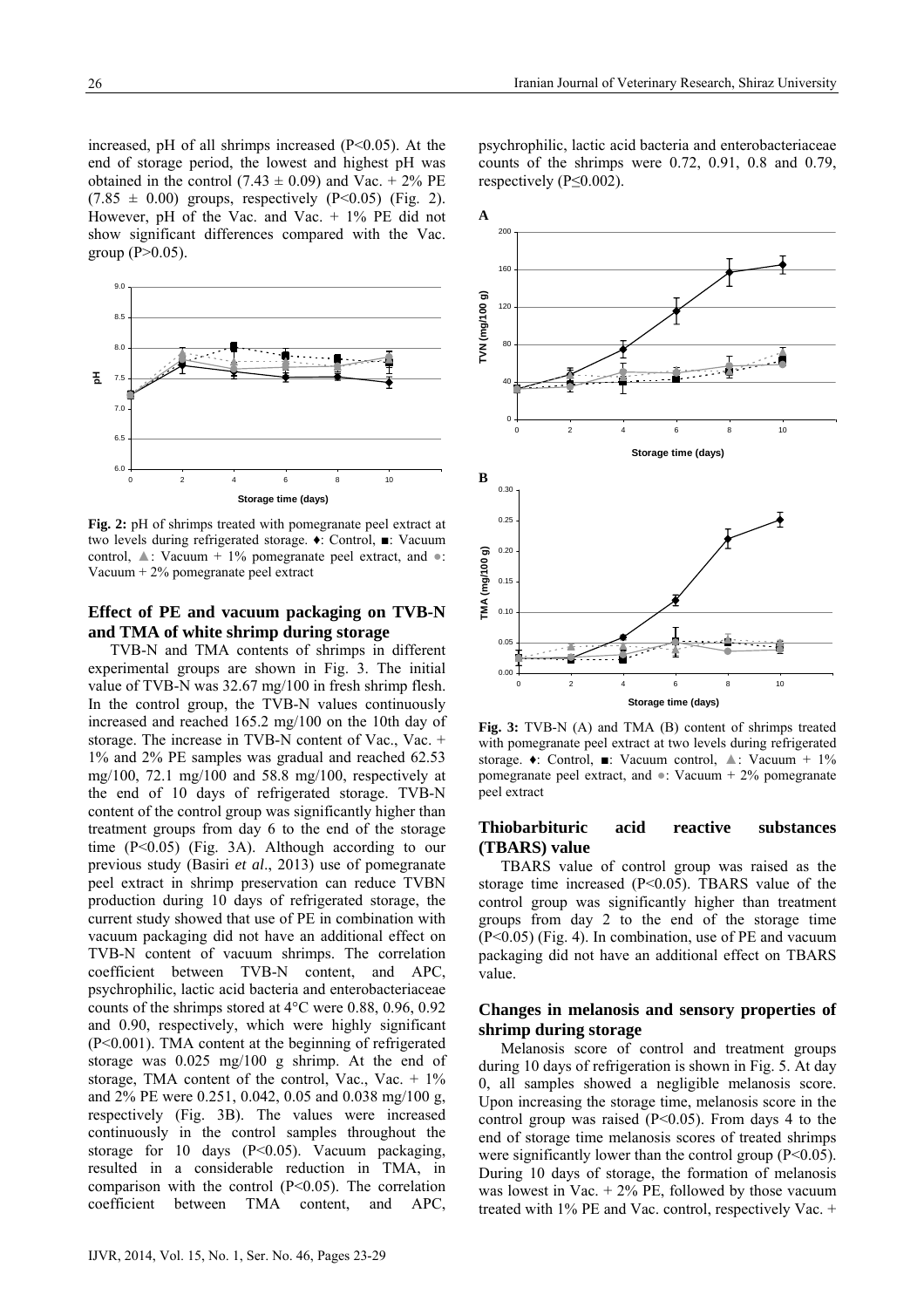2% PE groups showed the best appearance as compared to others at the last day of storage, while the severe melanosis was found in the control samples.



**Fig. 4:** TBA content of shrimps treated with pomegranate peel extract at two levels during refrigerated storage. ♦: Control, ■: Vacuum control,  $\triangle$ : Vacuum + 1% pomegranate peel extract, and ●: Vacuum + 2% pomegranate peel extract



**Fig. 5:** Melanosis score of shrimps with and without treatments during refrigerated storage. Where, 1: Complete absence of black spots, 2: A few small spots on the carapace, 3: Considerable spotting on the carapace, and 4: Substantial spotting over the entire shrimp. ♦: Control, ■: Vacuum control, ▲: Vacuum + 1% pomegranate peel extract, and ●: Vacuum + 2% pomegranate peel extract

Changes in sensory properties of shrimps stored under different conditions are presented in Table 1.

Appearance, odor, texture and color of shrimps were evaluated at day 0 and 10 of refrigerated storage. There were no significant differences for all attributes values among all samples at day 0 (P>0.05). At day 10, all attributes were higher in treatment groups in comparison with the control group  $(P<0.05)$ . The higher scores for color, texture and overall likeness were found in vacuum shrimps treated with  $2\%$  PE (P<0.05). Nevertheless, no significant differences in shrimp likeness were found among Vac. and Vac.  $+1\%$  PE groups (P>0.05).

#### **Discussion**

According to our previous work (Basiri *et al*., 2013), methanolic extract of pomegranate peel showed an antimicrobial effect on the microorganism counts during refrigerated storage. Vacuum packaging under chilled conditions has proved very effective in extending the shelf life of perishable foods, such as fresh meat and meat products (Church and Parsons, 1995). Vacuum packaging with the restriction of oxygen supply has an antimicrobial effect on aerobic mesophils and psychrophilic bacteria involved in the microbial spoilage of refrigerated foods. However, selective pressure conditions for the proliferation of anaerobic and microaerophils may arise (Perez-Alonso *et al*., 2004; Fontana *et al*., 2006). Lactic acid bacteria (LAB) are the main spoilage organisms associated with chilled vacuum packaged fresh meat products. Shortly after vacuum packaging of meat, LAB populations are usually below the routine detection limit but they increase during storage (Fontana *et al*., 2006). The slow growth of lactic acid bacteria on the vacuum packed shrimp in the initial stages of storage was probably due to the high initial pH of the samples as well as growth dominance by facultative anaerobic biota (enterobacteriaceae). The results are supported by Babji *et al*. (2000) on the vacuum packed minced goat meat. During refrigerated storage, pH of shrimps was increased. The increase in pH is associated with the accumulation of basic compounds, such as TVB-N and TMA, which was mainly resulted from microbial action (Lopez-Caballero *et al*., 2007).

TVB-N and TMA are products of bacterial spoilage and the content is often used as an index in assessing the shelf life and storage quality of seafood products

**Table 1:** Effect of vacuum packaging and pomegranate peel extract on likeness score of shrimp (*Peneous vannamei*) during refrigerated storage

| Storage time (days) | Treatments      | Appearance                                    | Odor                                             | Texture                              | Color                                               | Color after cooking                           |
|---------------------|-----------------|-----------------------------------------------|--------------------------------------------------|--------------------------------------|-----------------------------------------------------|-----------------------------------------------|
|                     | Control<br>Vac. | $4.0 \pm 0.00^a$<br>$4.0 \pm 0.52^{\text{a}}$ | $3.5 \pm 0.71^{\circ}$<br>$3.0 \pm 0.54^{\circ}$ | $4.0 \pm 0.00^a$<br>$4.0 \pm 0.30^a$ | $3.5 \pm 0.25^{\circ}$<br>$4.0 \pm 0.52^{\text{a}}$ | $4.0 \pm 0.00^a$<br>$4.0 \pm 0.52^{\text{a}}$ |
| $\mathbf{0}$        | $Vac. + 1\%$ PE | $4.0 \pm 0.54$ <sup>a</sup>                   | $3.0 \pm 0.52^{\circ}$                           | $3.8 \pm 0.52^{\circ}$               | $4.0 \pm 0.43^{\circ}$                              | $4.0 \pm 0.24$ <sup>a</sup>                   |
|                     | $Vac. + 2\%$ PE | $4.0 \pm 0.45^{\circ}$                        | $3.5 \pm 0.60^a$                                 | $4.0 \pm 0.24$ <sup>a</sup>          | $3.5 \pm 0.61^{\circ}$                              | $4.0 \pm 0.30^a$                              |
|                     | Control         | $1.0 \pm 0.00^a$                              | $1.5 \pm 0.52^{\circ}$                           | $2.3 \pm 0.87$ <sup>a</sup>          | $1.0 \pm 0.00^a$                                    | $1.3 \pm 0.45^{\circ}$                        |
| 10                  | Vac.            | $2.8 \pm 0.45^b$                              | $2.9 \pm 0.67^b$                                 | $3.0 \pm 0.00^{b}$                   | $2.8 \pm 0.45^b$                                    | $3.2 \pm 0.58^b$                              |
|                     | $Vac. + 1\%$ PE | $2.7 \pm 0.65^b$                              | $2.8 \pm 0.72^b$                                 | $3.1 \pm 0.67^b$                     | $3.0 \pm 0.60^b$                                    | $3.3 \pm 0.87^b$                              |
|                     | $Vac. + 2\%$ PE | $3.3 \pm 0.49^{\rm bc}$                       | $3.4 \pm 0.52^b$                                 | $3.3 \pm 0.49^{\rm bc}$              | $3.6 \pm 0.52$ <sup>bc</sup>                        | $3.4 \pm 0.52^b$                              |

Values are mean  $\pm$  SD (n = 12). Vac.: Vacuum control, Vac.  $+$  1% PE: Vacuum  $+$  1% pomegranate peel extract, Vac.  $+$  2% PE: Vacuum + 2% pomegranate peel extract. Different letters in the same column within the same storage time indicate significant differences (P<0.05)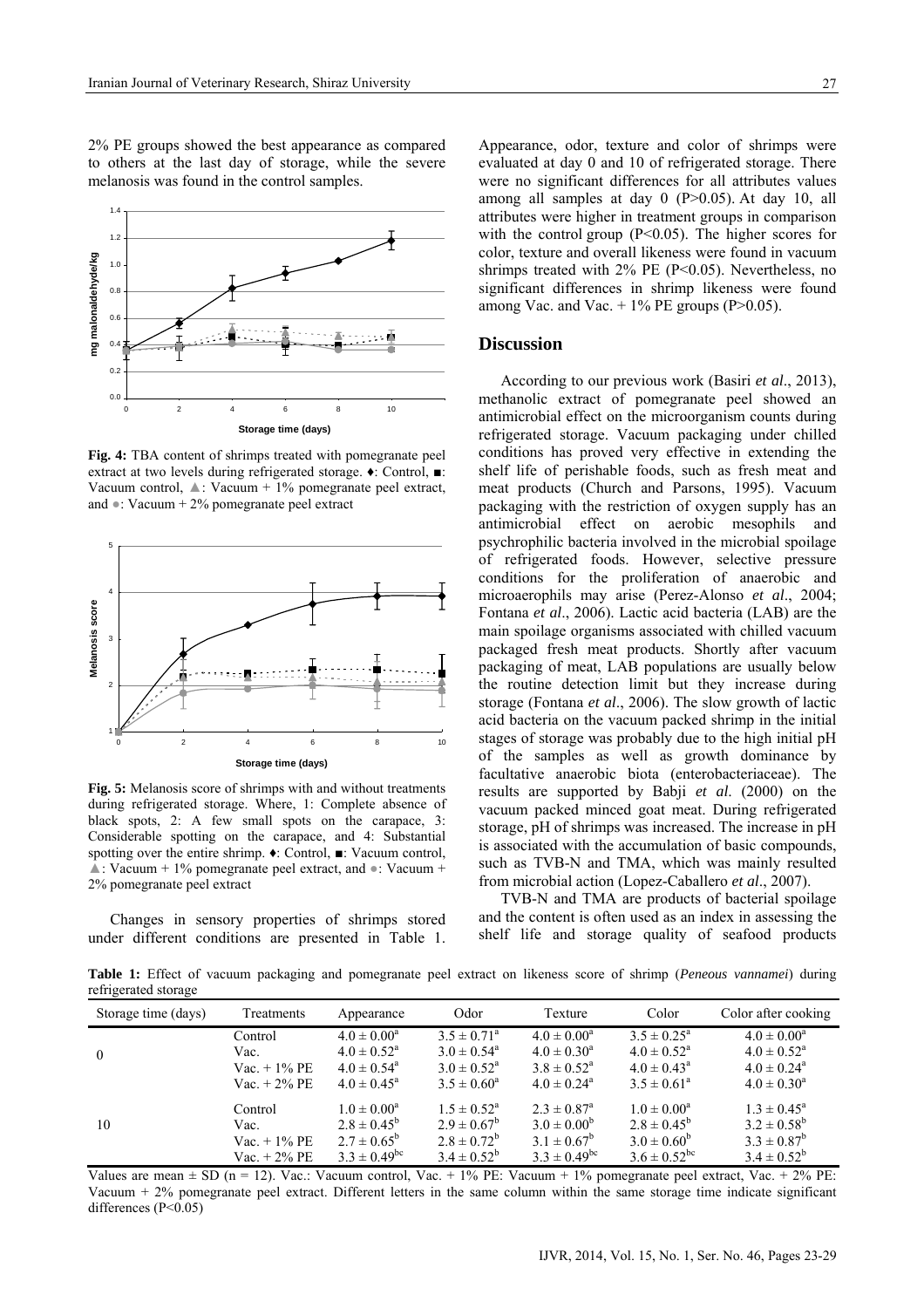(Connell, 1990). In our study, the correlation coefficient between TVBN content and microbial count of shrimp was high, which confirmed the important role of microbial count on TVBN content of samples. The lower TVB-N content of treatment groups in comparison with the control group might be due to the inhibitory effect of vacuum packaging on spoilage bacteria and proteolytic enzymes.

Since the correlation between microbial count and TMA content of shrimps was highly significant, the content of TMA was significantly affected by the bacterial count of the samples. In our study, vacuum packed shrimps showed lower TMA content during refrigerated storage. Similar to these findings, Ozogul *et al*. (2004) found that TMA content of sardines (*Sardina pilchardus*) after 15 days of storage at 4°C was lower in vacuum stored samples than those stored in air. It is also possible that some of the basic compound (TVB-N and TMA) produced in the chilled shrimp could be originated from endogenous or bacterial enzymatic activities or in a combination of both (Kawai, 1996).

Tissue membrane of crustacean contains high levels of polyunsaturated fatty acid and the damage of tissues during processing can induce lipid oxidation. In this study, vacuum packed shrimps had lower TBARS contents. It seems that vacuum packaging with limited oxygen retards the oxidative process of the polyunsaturated fatty acids of shrimp. The increase in TBARS content of the control group suggested that fatty acids in shrimp muscle underwent oxidation during storage, in which malonaldehyde was formed. Similar to our results, it was reported that minimum TBARS values were recorded in trout fillet packaged with MAP (100% CO2) and vacuum (Arashisar *et al*., 2004). Nam and Ahn (2003) have reported that vacuum-packaged meat was more resistant to lipid oxidation than aerobically packaged meat.

Enzymatic oxidation (melanosis) in shrimp was retarded in PE treated and vacuum packed shrimps. It seems that this effect is due to PE and vacuum packaging inhibitory effect on polyphenoloxidase enzyme. Pomegranate peel extract has been shown to be rich in polyphenols (Basiri *et al*., 2013). Chang (2009) consider polyphenols to be the primary category of inhibitors of tyrosinase (poly phenol oxidase). Vacuum packaging with limited oxygen level, decrease the amount of oxidation. Reddy and Patange (2011) reported that combined effect of controlled atmosphere and melanosis inhibitors delayed black spot development as compared to the shrimps stored in ice alone.

The higher sensorial scores of treated samples were mostly associated with the lower microbial load in those samples, in comparison with the control. Therefore, the vacuum packaging of PE treated shrimps could improve the sensory properties of shrimps during storage time, which was most likely associated with the lowered melanosis.

Methanolic extracts of pomegranate peel act as antimicrobial agents, improving shrimp quality and prolonging shelf life. Vacuum packaging has a similar

effect, delaying microbial growth and chemical deterioration of shrimp during cold storage. Therefore, the combined use of anti-melanotic treatment and vacuum packaging delays both biochemical deterioration and the occurrence of melanosis in pacific white shrimp.

## **Acknowledgements**

This research was financially supported by "Natural Antimicrobials Centre of Excellence (NACE)" which is gratefully acknowledged. We would like to thank Miss M. Aghazi and Mr. G. Niknia for their technical assistance.

## **References**

- **Abdel Moneim, AE; Dkhil, MA and Al-Quraishy, S** (2011). Studies on the effect of pomegranate (*Punica granatum*) juice and peel on liver and kidney in adult male rats. JMPR, 5: 5083-5088.
- **AOAC Official Method 999-01** (2002a). Volatile bases in fish, ammonia ion selective electrode method. In: *AOAC Official Methods of Analysis of AOAC International*. Volume II, Chapter 35. PP: 34-35.
- **AOAC Official Method 971.14** (2002b). Trimethylamine nitrogen in seafood. In: *AOAC Official Methods of Analysis of AOAC International*. Volume II, Chapter 35. P: 9.
- **Arashisar, S; Hisar, O; Kaya, M and Yanik, T** (2004). Effects of modified atmosphere and vacuum packaging on microbiological and chemical properties of rainbow trout (*Oncorynchus mykiss*) fillets. Int. J. Food Microbiol., 97: 109-124.
- **Babji, Y; Murthy, TRK and Anjane Yulu, ASR** (2000). Microbial and sensory quality changes in refrigerated minced goat meat stored under vacuum and in air. Small Rumin. Res., 36: 75-85.
- **Basiri, S; Shekarforoush, SS; Aminlari, M and Akbari, S** (2013). The effect of pomegranate peel extract (PPE) on the polyphenol oxidase (PPO) and quality of Pacific white shrimp (*Penaeus vannamei*) during refrigerated storage. Food Sci. Technol., In press.
- **Benjakul, S and Bauer, F** (2001). Biochemical and physicochemical changes in catfish (*Silurus glanis Linne*) muscle as influenced by different freeze-thaw cycles. Food Chem., 72: 207-217.
- **Benjakul, S; Visessanguan, W and Tanaka, M** (2005). Properties of phenoloxidase isolated from the cephalothorex of kuruma prawn (*Penaeus japonicus*). J. Food Biochem., 29: 470-485.
- **Chang, TS** (2009). An update review of tyrosinase inhibitors. IJMS., 10: 2440-2475.
- **Church, I and Parsons, A** (1995). Modified atmosphere packaging technology: a review. J. Sci. Food Agric., 67: 143-152.
- **Connell, JJ** (1990). Methods of assessing and selecting for quality. In: Connell, JJ (Ed.), *Control of fish quality*. (3rd Edn.), Oxford, Fishing News Books. PP: 122-150.
- **Decker, EA and Hultin, HO** (1990). Factors influencing catalysis of lipid oxidation by the soluble fraction of mackerel muscle. J. Food Sci., 55: 947-950.
- **Fontana, C; Cocconcelli, PS and Vignolo, G** (2006). Direct molecular approach to monitoring bacterial colonization on vacuum-packaged beef. Appl. Environ. Microbiol., 72: 5618-5622.